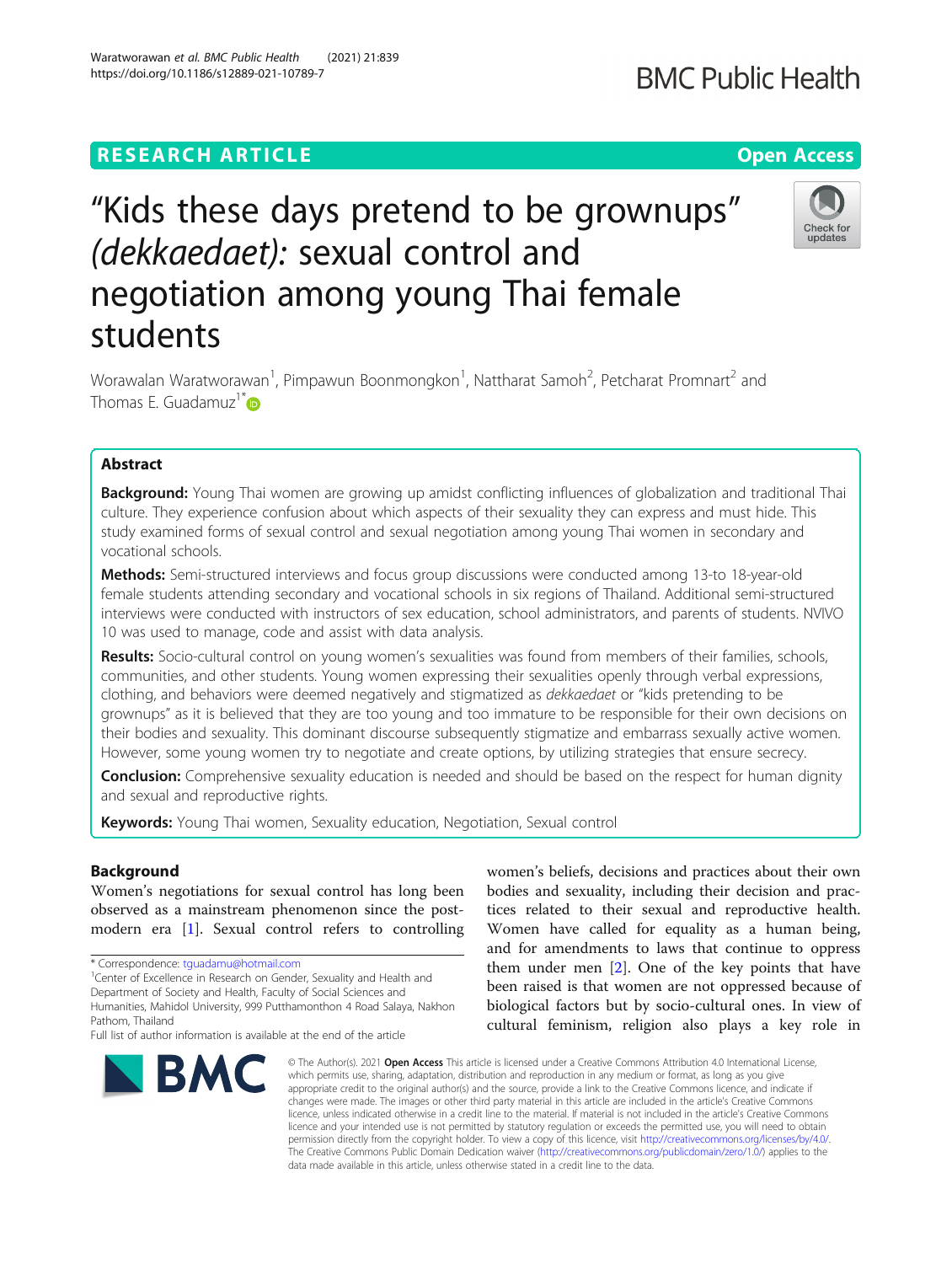oppressing women and depriving them of their rights [[3\]](#page-11-0).

In Asian culture, women are usually framed within family traditions. For example, there are beliefs in several Asian countries that women are their husband's assets once they are married. For example, young women are valued through their virginity and the fact that their conducts are carried out within the traditions and norms of ideal women [\[4\]](#page-11-0). In Thai society, women have been controlled since they were young. Women are not controlled by only men, but by each other as well [[5\]](#page-11-0). Thai culture also plays a key part in suppressing women's sexual expression through socialization [[6\]](#page-11-0).

Nevertheless, women's movements across the world have been advocating for gender equality and body integrity. People from all walks of life, including students, have also come together to call for equal rights to sexual orientation and gender identity and expression and pointed out the importance of sexual diversity [\[7\]](#page-11-0). For example, there have been campaigns that request amendments of marriage laws to include same-sex couples. However, sexual control continues to exist, while be it in more sophisticated forms. For example, sexual control exists in online media, proof that sexual control continues to evolve through different contexts overtime [[8\]](#page-11-0). Yet, there is no absolute form of sexual control that exists without resistance [[9\]](#page-11-0).

There have been movements for gender equality and sexual rights in Thailand. People call for rights over their own bodies, clothing, hairstyle and other forms of gender and sexual expressions. For school students, comprehensive sexuality education has been advocated by civil society and multi-lateral organizations [\[10](#page-11-0)]. In the past, sex education in school did not exist, but instead was exhibited as sexual control and upholding moral-based values of preserving one's virginity and blinded loyalty to husbands and fathers, through religion and through general health education. Today, 'sex' education is provided in primary schools and high schools, yet still remains under the influence of a 'traditional' patriarchal and morally -based sexual culture from the teacher's point of view and the existing teaching tools/textbooks. Sex education in Thailand is currently a hybrid of the attempts to provide comprehensive curriculum for students under the sociocultural influence of teachers' abstinence-based attitudes [[10,](#page-11-0) [11\]](#page-11-0).

From the review of the literature, despite attempts to provide students with comprehensive education about gender and sexuality, access to knowledge for young Thai women is still controlled by society, particularly the state, as compared to men [[12](#page-11-0), [13](#page-11-0)]. For example, sex education in Thai schools mostly focuses on encouraging abstinence, especially among women [\[10\]](#page-11-0). Mass media campaigns and Thai parental socialization tend to

reproduce the dominant discourse that young women are not sexual beings, and should focus on being good students and good daughters [[10\]](#page-11-0). Students are controlled by many rules in their school related to hair style, uniforms, dress codes, punishments, etc. [\[14](#page-11-0)]. To the best of our knowledge, there is little information that reports on the resistance and negotiation of young Thai women in the context of the current patriarchal dominant discourse. The objective of this study is to examine the various social controls over young Thai girls' sexual lives, and how they resist and negotiate with these controls. This social phenomenon leads to an understanding of gender construction in Thai society, which is diverse and embodied with values and ideals. A study into these experiences through a postmodern perspective, through which power and construction of sexual identity among young Thai women vary according to the contexts and intensity of power and moralistic surveillance surrounding them, may provide important insights for intervention development.

#### Methodology

#### Study design

This article provides a view towards sex in Thai society through a postmodern perspective, which believes that there are no universal truths and power cannot be controlled completely [\[9](#page-11-0), [15](#page-11-0)]. One's experiences are full of resistance, negotiation and various attempts to establish their identity and their own position in society. This is true for the experiences of Thai female students who face sexual control in diverse and sophisticated forms. They narrate their stories from their experiences of establishing their sexual identity so that they may attain sexual independence in their everyday lives.

This qualitative study was conducted over a period of seven months, between 2015 and 2016, in six regions of Thailand [[11](#page-11-0)]. It is part of a larger research project entitled "Review of Comprehensive Sexuality Education in Thailand", which aims to understand sexuality education in both secondary schools and vocational schools throughout Thailand. The data collection process for this study was adapted from previous mixed-method studies conducted in schools and communities throughout Thailand [[12,](#page-11-0) [16,](#page-11-0) [17](#page-11-0)]. Fifteen focus group discussions of female students (five students per group) were conducted. Another 15 female students were selected from focus group discussion participants to be included in follow-up in-depth interviews. To be eligible, participants had to be assigned female sex at birth, aged 13– 18 years old, studying in secondary schools (grades 7– 12) or vocational schools (grades 7–9). Furthermore, semi-structured interviews were conducted among 70 instructors of sex education, 30 school administrators, and 30 parents.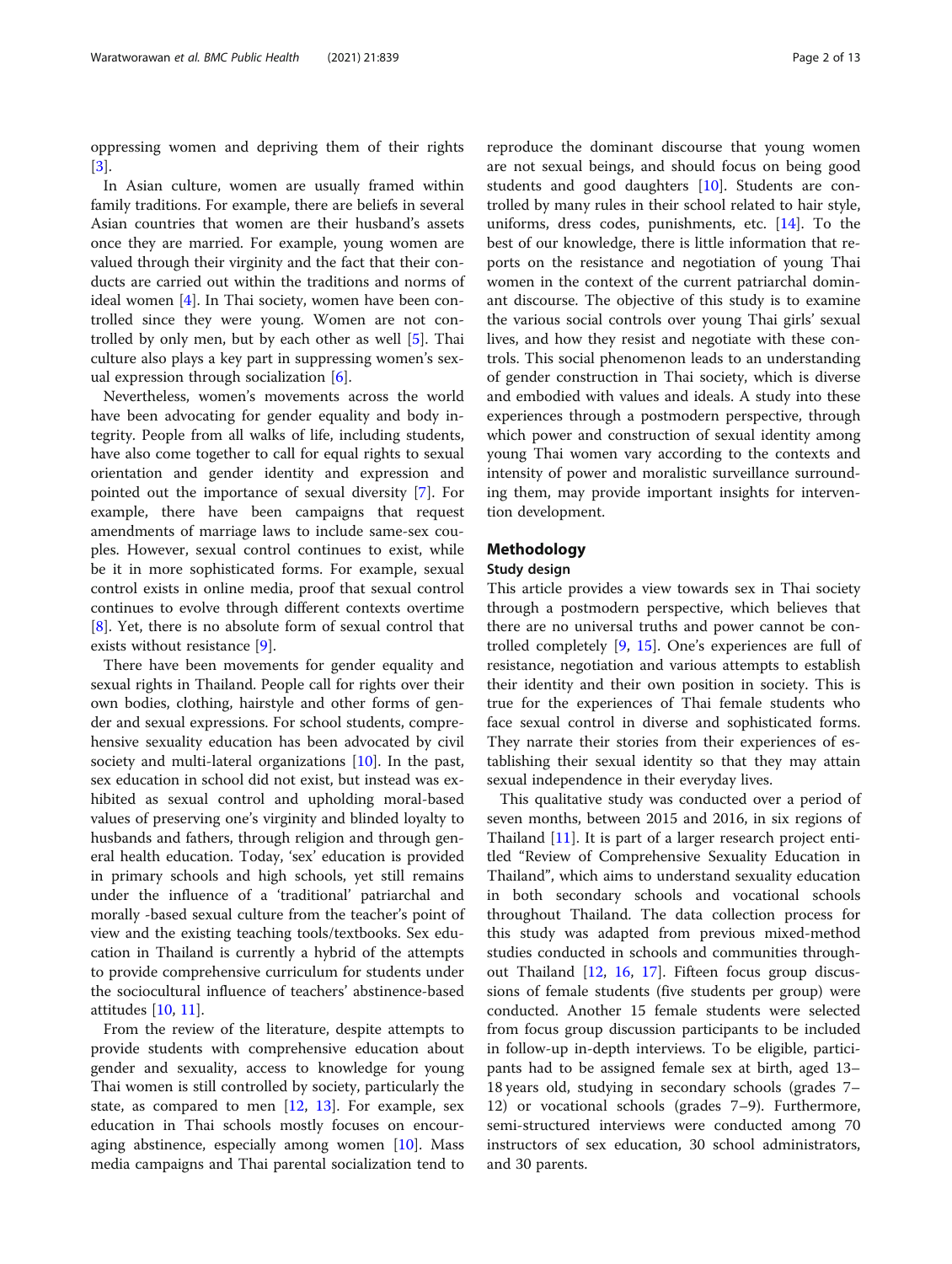The qualitative field guide for focus group discussions (FGDs) of students, and semi-structured interviews for students, teachers, parents, and school administrators can be accessed through a public online depository (available at [\[11\]](#page-11-0)). Field guides focus on questions related to sexuality education, social meanings of sex and sexuality, and community contexts. Semi-structured interviews tend to be more in-depth on topics of sexual activities, sexual attitudes and sexual negotiations than FGDs. This is because interviews are conducted one-onone versus FGDs where participants are providing information surrounded by their peers. Among teachers, questions revolve around values and attitudes towards sexual matters, while among parents, questions tend to be related to the contexts and situations of students' sexuality and sexual matters in the family. Among school administrators, questions tend to be concerned with policy and sexuality education curriculum.

The study process started with encouraging students to draw a picture of their sex education class and its activities, according to their own perceptions and personal beliefs, and then having each student explain the drawing to the group. Researcher then use the drawings to probe other questions like "what is sexuality education in your view?"…"what do you think about having a steady or casual sex partner while still a student? … "what do you think about teen pregnancy?"…"what do you think about abortion?" (more details available online at [[11\]](#page-11-0)). This methodology encourages students to feel more comfortable, to take their time in pondering upon their own sexuality, and share significant stories from their lives with the researcher and their peers. Drawings were also used by the research team to conduct content analysis of sexuality issues in schools [\[18\]](#page-11-0). All drawings presented in this article were photographed with verbal permissions from study participants.

#### Recruitment of research participants

Recruitment of participants have been described elsewhere [[15\]](#page-11-0). Briefly, participants were recruited from five schools in each province (totaling 30 schools across all six provinces), four general schools and one vocational school, using multi-stage cluster sampling. To do this, one classroom was randomly selected for each grade, then six students were randomly selected from each classroom using their student identification numbers. To avoid potential stigmatization, we did not recruit LGBTQ students directly, but rather relied on their selfidentification or through their drawings (e.g. same-sex relationships) and their explanations of their drawings during FGDs,

One to two instructors with the most experience in sex education were recruited from each school for a semi-structured interview. In the recruitment of students' parents, the coordinating teacher assisted the researcher with the selection process.

#### Informed consent/assent and proxy permission

Mahidol University Institutional Review Board (MUIRB) reviewed and approved this study. Participants 18 years and older provided written informed consents, and participants 13 to 17 years provided written informed assents. For participants who are younger than 18 years, additional written permission was obtained from either guardians or from homeroom teachers who acted as adult proxies. This additional process was informed by our previous study  $[19]$ , reviewed and approved by the MUIRB. All participants were given a participant information sheet as well as a consent form (and assent form where appropriate) that provided details of the study, including a permission to audio record the interviews/ focus group discussions. Students' participation in this study was voluntary and anonymous. Researchers used alias/codes for student's names and school's names, when reporting findings. Focus group discussions and interviews were conducted in closed and isolated rooms. Safe zones (no teachers or administrators in the room) were created to conduct students' interviews and confidentiality and privacy were emphasized. In FGDs, facilitators avoided focusing on sensitive issues that could lead to stigmatizing or blaming of students such as personal experiences of abortion. However, we introduced questions that are related with other students' life narratives or their opinions on public issues. Personal narratives which may lead to stigmatization were instead asked during one-on-one in-depth interviews. Each student received a souvenir (valued at about 100 Baht or 3 USD) for their participation in the focus group discussions and in-depth interviews.

#### Data analysis

Six researchers assisted with data collection who also took part in coding and analyzing the textual data using thematic analysis with the help of Nvivo 10 software. We organized and classified our data into themes and sub themes so that we can properly address the research objective. The coding process includes: a) all interviews were audio taped, transcribed and checked by the research team, b) the research team read the transcripts and coded the information by themes, c) coded themes were then verified among the research team members, and then d) themes were organized and grouped into sub themes in order to address the research objective. See Table [1](#page-3-0) below for details on themes and subthemes.

We also triangulated the data among students, teachers, administrators and parents in order to confirm and validate the findings, and to reduce bias among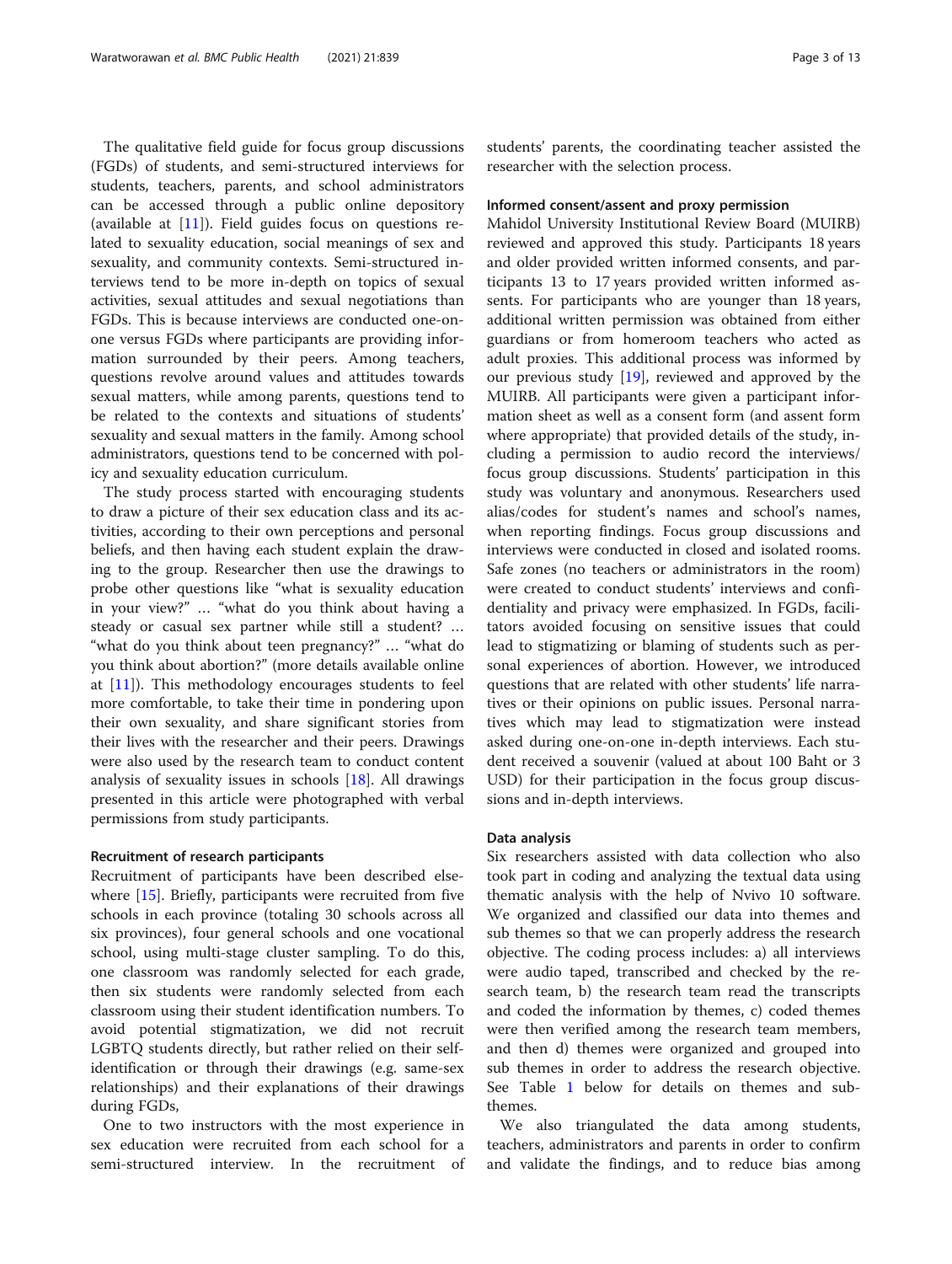| <b>Themes</b>                  | Sub themes                                                                                                                                                                    | <b>Explanations for each theme</b>                                                                                                           |
|--------------------------------|-------------------------------------------------------------------------------------------------------------------------------------------------------------------------------|----------------------------------------------------------------------------------------------------------------------------------------------|
| Attitudes towards<br>sexuality | • Abstinence<br>• Pregnancy<br>• Sexual rights                                                                                                                                | Students', teachers', and parents' attitudes towards sexual relations<br>among teenagers                                                     |
| Practice of sexuality          | • Sexual practice viewed by family<br>• Sexual practice viewed by teachers<br>• Sexual practice viewed by students<br>• Sexual practice viewed by community<br>/society/media | Sexual practices including controlling, monitoring, negotiating,<br>opposing against all matters related to sexual relations in teenagers    |
| Sex education                  | • Attitudes towards teaching sex education<br>in schools<br>• Knowledge of sexuality<br>• Access to knowledge of sexuality<br>• Application of knowledge of sexuality         | Contexts of sex education in schools, knowledge of sexuality, access<br>to knowledge of sexuality and application of knowledge of sexuality. |

<span id="page-3-0"></span>Table 1 Summary of key themes, sub themes and explanations

researchers. To do this, we confirm findings through asking similar questions among students, teachers, parents, and school administrators. We also involved a team of six researchers to collect, code and analyse data to minimize bias among researchers.

Further, we used Foucauldian conceptualizations [[9](#page-11-0), [20\]](#page-11-0) that power is present and can be exercised in different, sophisticated forms. It is exercised directly towards the human body and can transform one's body into a docile body, under the influence of social construction of truths. Power is also used as a repressive means to inspect, monitor and repeatedly survey people [[20](#page-11-0)]. But at the same time, individuals also show attempts to build their identities through resistance, negotiation and technologies of the self [\[21](#page-11-0), [22\]](#page-11-0). Likewise, young Thai women seek resistance and negotiation in order to establish their sexual identities through different forms of social surveillance, which are reproduced and normalized through social discourse such as being a good student and daughter. This information will be discussed more in the results section.

#### Results

Forms of control and surveillance of young girls' sexuality This study examines different forms of surveillance and control, which is passed down through Thai social structures. Different institutions also have a significant part in forming sexual control over young female students, such as family, community, religion, school, as well as friends, who take the role in monitoring other students' sexual behaviors, supporting their punishment, and stigmatizing other female friends whose conducts are in conflict with Thai society and culture.

#### Parents: "preaching" and "monitoring"

"Parents are the first teachers in life." This is the classic sentence that resonates in Thai parents' minds to make sure they teach their children to be good persons. In Thai society, parents have a key responsibility for

teaching their children and are entitled to punish them if they do not conform to social rules. This conformity becomes more intensified, especially with daughters. Parents often control their daughters' sexual behaviors by instigating fear, setting high expectations, and claiming a sense of gratitude. The intensity of Thai parents' sexual control over their daughters varies from preventing them from dating to preventing them from even going out one-on-one with a male friend and preaching about the ills of teenage pregnancy or pregnancy before marriage.

"I try to observe my daughter to see if she uses her mobile [phone] a lot… I am more concerned about her because she is a woman… But if one day I find out that my daughter has a condom in her bag, I will be quite worried."

--A mother of a female student from a secondary school (grade 9)

"I taught her. I asked her to think thoroughly … Don't be too curious about this and that (sexual relations)...There are several bad examples you can see in the news and in reality. These things [sex] can make them lose their future."

--A father of a female student from a vocational school (year 2)

"My mother said that if I have sex with my boyfriend and accidentally become pregnant, she will not accept me as her child anymore. And, she won't allow me to stay in her house anymore and I have to move out."

--FGD, a female student from a secondary school (grade 7)

Most Thai parents will usually tell their daughters that having an unplanned pregnancy is unacceptable. This is considered to be an act of ingratitude towards parents. Not only their daughters, but the parents themselves,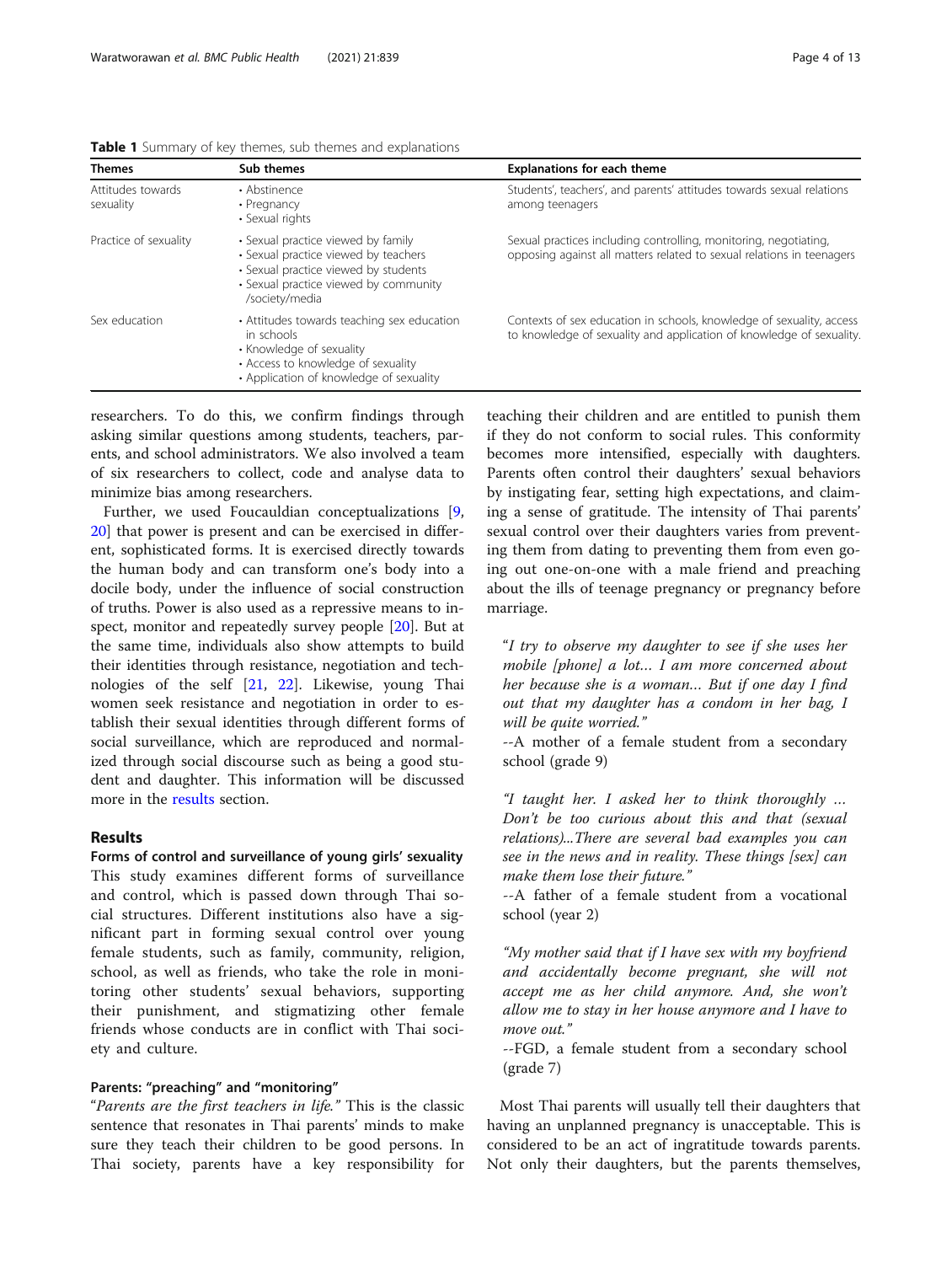will be condemned by society for their failure to remain within the norms of society. However, some families still give their daughters the right to have a boyfriend.

"My mother often says she allows me to have a boyfriend, but she begs me to not go anywhere privately. If my boyfriend wants to meet me, have him come and talk to me at home. She does not allow me to go anywhere else with him, so to prevent others in society from gossiping. And so my boyfriend is used to seeing me at home while my mother chaperons. My mother said that if she stays home, my boyfriend can see me at home. If my mother isn't at home, my boyfriend won't be allowed to come. Even though the two of us held hands at home, our mother didn't scold us. My mother has seen us being close with each other."

-- FGD, a female student from a secondary school (grade 8)

In the above example, the mother allows her daughter to escape the societal controls and constant surveillance of Thai society by providing a safe haven at home. However, the mother still controls and keep a 'watch out' for her daughter and her daughter's boyfriend, establishing rules to what is allowable behaviors (e.g., no sexual intimacy).

#### Religion and spiritual control

Most students perceive pregnancy while in school as unplanned and a mistake. If a pregnant girl chooses to "keep the baby," for example, they are considered to be doing a good deed and deserve forgiveness for their 'mistake.' However, if a pregnant girl chooses to abort or "take out the baby," they are considered to be evil, doing a bad deed, not good person, and should not be forgiven for their 'mistake.' They are breaking the first precept of Buddhism, which is about abstention from killing all living beings. Furthermore, abortion is illegal in Thailand and so regular clinics and hospitals will not offer this service. Instead, students seeking abortion can do so safely through non-governmental organizations and their networks of clinics and hospitals, illegally.

"Abortion is a sin and they'll think you have a bad soul."

-- FGD, a female student from a vocational school (year 3)

Many students also believe that the spirit of the aborted child will come back and take revenge on the mother (Fig. 1). Aside from the person who aborts the baby, individuals who assist in providing advice, assist in taking the student to an abortion clinic and those who are providing abortion services are all taking part in bad

Fig. 1 Picture painted with dark red color, which suggests an

abortion, aborted baby, and sad baby ghost due to being aborted. (Fig. 1 does not violate copyright; permission has been obtained from the student of the FGD)

deeds and will be punished. Therefore, most students try to refrain from going to their teachers and friends for advice on abortion because they do not want their teachers and friends to be considered bad persons or doing bad deeds.

Some female students said that having a sexual relationship while in school is breaking the third precept, which is abstention from sexual misconduct. The third precept in Buddhism claims that one shall not have sexual relations with other people's life partners. A female student stated that "children belong to their parents." Having sex while a minor (children under 20 years old, still in school, no job, and cannot financially support themselves) is sinful since children belong to parents and parental permission is needed, else one is doing a very bad deed. As stated earlier, in Buddhism, parents are birth givers and can be compared to, or considered to be, deities of their children. Therefore, children cannot do bad deeds to their parents as it is compared to doing bad deeds to deities, which is very sinful.

However, some students think that abortion is a personal right. Especially in the case that the boyfriend is not responsible, a woman should have an abortion. These students feel that abortion should be legalized in Thailand so that safe abortion practices can be provided.

"Abortion is our rights. We can decide whether to have an abortion or not. If our boyfriend rejects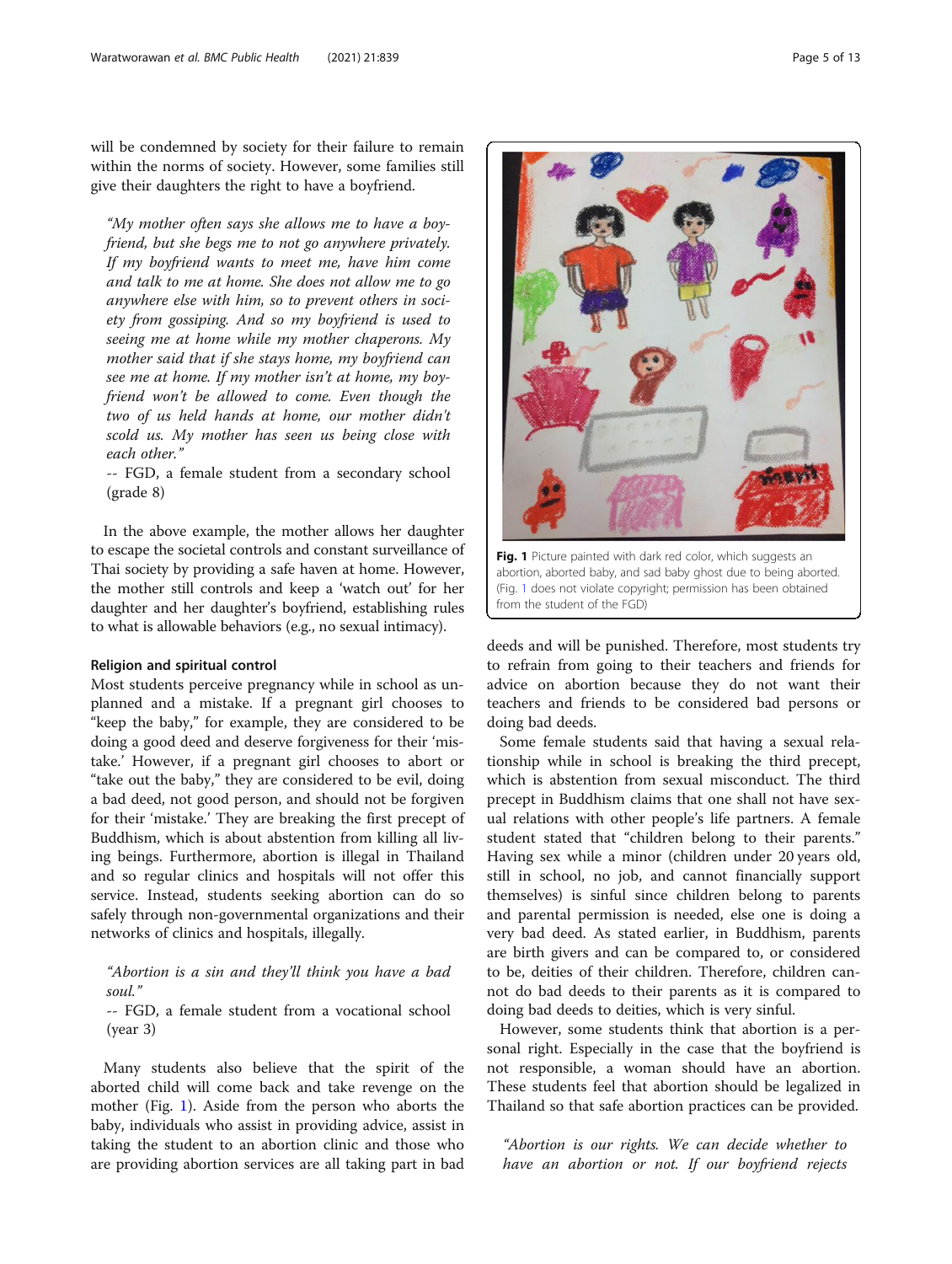responsibility for our pregnancy, we must have the right to have an abortion. We may only be sad for a while. But if we undergo an illegal abortion, it's not safe because the surgical instruments may not be clean, and it may cause infections. If we have a legal abortion, we will be safer. I would like to give you an example of a popular drama series called "Hormones" which correctly presented teenagers' everyday life and the struggles they go through. One episode dealt with an illegal abortion that was done in secret, without telling her parents and where she experienced unstoppable bleeding. This movie teaches us a lot about sex."

-- FGD, a female student from a secondary school (grade 7)

#### Schools teach and punish

School is where students spend most time during the day—usually with their teachers and schoolmates. It is the place where structures, rules and penalties are formally set up. It is also the first place where teens spend time together. Schools are responsible for teaching and providing students with an education. Therefore, there are different rules and regulations set up for controlling them to make sure that they are well-equipped with skills and are "good" until they graduate.

Society believes that students must be strictly controlled to make sure that they are moving forward in the right direction. Additionally, any diversity among them should be eliminated to make it easier for schools to control them. For example, sex topics are forbidden in schools because "student's attention to sex topics will make their school grades drop." While pregnancy in school is certainly considered an obstacle to students' learning, the most important impact of pregnancy while in school is that it could affect the school's image and credibility in the community and by the Ministry of Education. Student pregnancy rates become an indicator of teachers' failure to teach and take care of their students. These examples of control were repeated from several students across two FGDs: one school has a rule that female and male students are not allowed to sit side by side anywhere within the school property, and other schools have a rule that dating between the opposite sex is not allowed. In some schools, teachers will lecture to their female students everyday about "waiting" and abstaining from sex. Many schools instigate fear on their students, that they will be condemned if they are dating and then later become pregnant while in school (Fig. 2).

"I give them some bad examples of female students who became pregnant while in school; they are forced to leave school. Some of them did not continue their study [even after the pregnancy]. They had to



(Fig. 2 does not violate copyright; permission has been obtained from the student of the FGD)

work in sugarcane plantations or rice farms, which is more exhausting than studying..." A teacher from a secondary school

"There are some students who love each other. When teachers find out, they reduce the students' behavioral scores. If the scores get too low, they will have to attend a military camp in order to readjust their attitudes and behavior."

-- FGD, a female student from a secondary school (grade 8)

In many Thai public schools, students are given a set score for their good behaviors at the beginning of the year. Then for the rest of the year, this score may be reduced overtime as punishments, and if the minimum threshold is surpassed, then the student is expelled immediately from that school.

Moreover, some schools establish a group called "White Spy," (but most schools call them "Inspector Student" or "Class Representative" who take the same role of spying other students and reporting to the administration), which is conducted by students with "good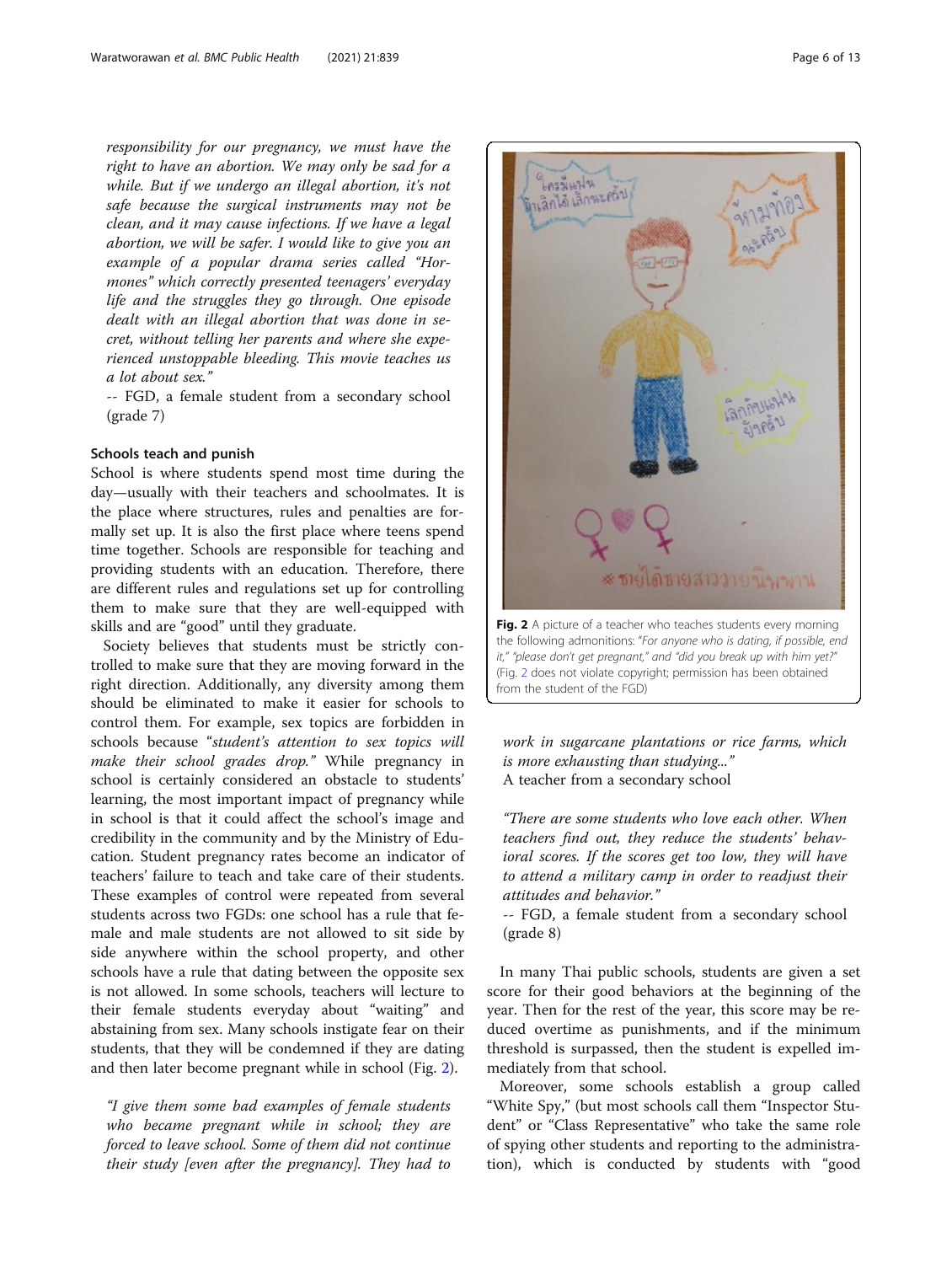behaviors"—in the eyes of their teachers. This group will be responsible for monitoring the sexual behaviors of their peers both inside and outside of school, including online spaces such as Facebook and Line chat groups. For example, they will report to their teachers when they find their peers change their relationship status on Facebook, uploading a 'couple' photo or any 'sexy' photos, which are not allowed. Any female student who is reported will face different levels of punishment: Level 1 teachers will call them and give a warning; Level 2 teachers will reduce their behavioral scores (each student begins with 100 and once scores fall below a certain level, students are expelled from the school); and Level 3—teachers will ask their parents to come to school.

"It is 100% certain that they [students] have porns [pornography] in their mobile phones. They even make their own clip videos. Sometimes the way they express themselves makes them look like a stripper... I have spies who are good students. They will dig some information about those [bad] students for us." A deputy director from a secondary school

Apart from penalties as reducing their behavioral scores and talking with their parents, teachers choose to punish students by condemning them in front of everyone, which is aimed to show as examples to other students that this student is a bad example and do not follow her/be like her. In every Thai school, all students will gather each morning in front of the flagpole for the national anthem. After that, teachers will provide them with school updates, preach about life and importance of studying. In some schools, teachers choose to punish students in this space, in front of everyone. Sometimes students are spanked in front of everyone as a "bad" example for all to witness. These types of stigma created and sustained by school administrators and teachers also contribute to the high drop-out rates of pregnant students, especially in big cities. Although by law, pregnant students are allowed to continue their studies in schools, but in reality, pregnant students receive tremendous social pressures and negative remarks from school administrators, teachers and even by their peers, which subsequently forces them to drop out of school.

"...Here is what I usually suggest to pregnant students: I think you should drop out of school for now and come back to study again after you give birth to your baby. But I suggest you choose to study in a vocational school because you already have a family and you need to work to support your family" A deputy director from a secondary school

Despite controlling young Thai girls' sexual life, some schools, including teachers and administrators, see the importance of providing children with sex education, understanding and advice on sex-related matters without accusing and giving them pressure.

"Sex education is included in all subjects and activities at our school. Teachers who teach sex education to students should have an open-minded attitude, understanding of rights and equality, good teaching techniques, acceptance of diversity, being funny and generous, acting like father or counselor, and being able to give proper guidelines when they have problems. Most importantly, the teacher must be able to keep their students' secrets."

A director from a secondary school

"There are two aspects of teaching students about sex. We have to teach the students every aspect. We must allow them to share their ideas, encourage them to critically think and make decisions by themselves ..."

A teacher from a vocational school

#### Peer and senior students: from friendships and support to reproducers of societal control and surveillance

A senior student commented on some of her junior peers that she does not like them because they sexually express themselves too much by the way they dress, speak, and act. "Kids nowadays often pretend to act like grownups." These kids are considered to be part of vulnerable groups. They are a group of students that good students (teacher's perspective) do not like and do not usually hang out with. "They always refer to the man they are dating as their pua  $[lower/hushand]$  .... I just don't like the way they show off like that."

"Nowadays, there are a lot of "dekkaedaet" (kids pretending to be grownups) … They would go to a bar near the school and pretend to be grownups." FGD, a female student from a vocational school (year 3)

Some good students (teacher's perspective) usually regard sex topics as something "dirty," and teens should not think and talk about it, as it is just not the right time for them to know. This attitude blocks them from accessing useful information to make an informed decision about sexual issues for themselves in the future.

"When teachers teach about sex, they teach boys how to use condoms … , but the girls don't want to watch. We feel that we don't want to see such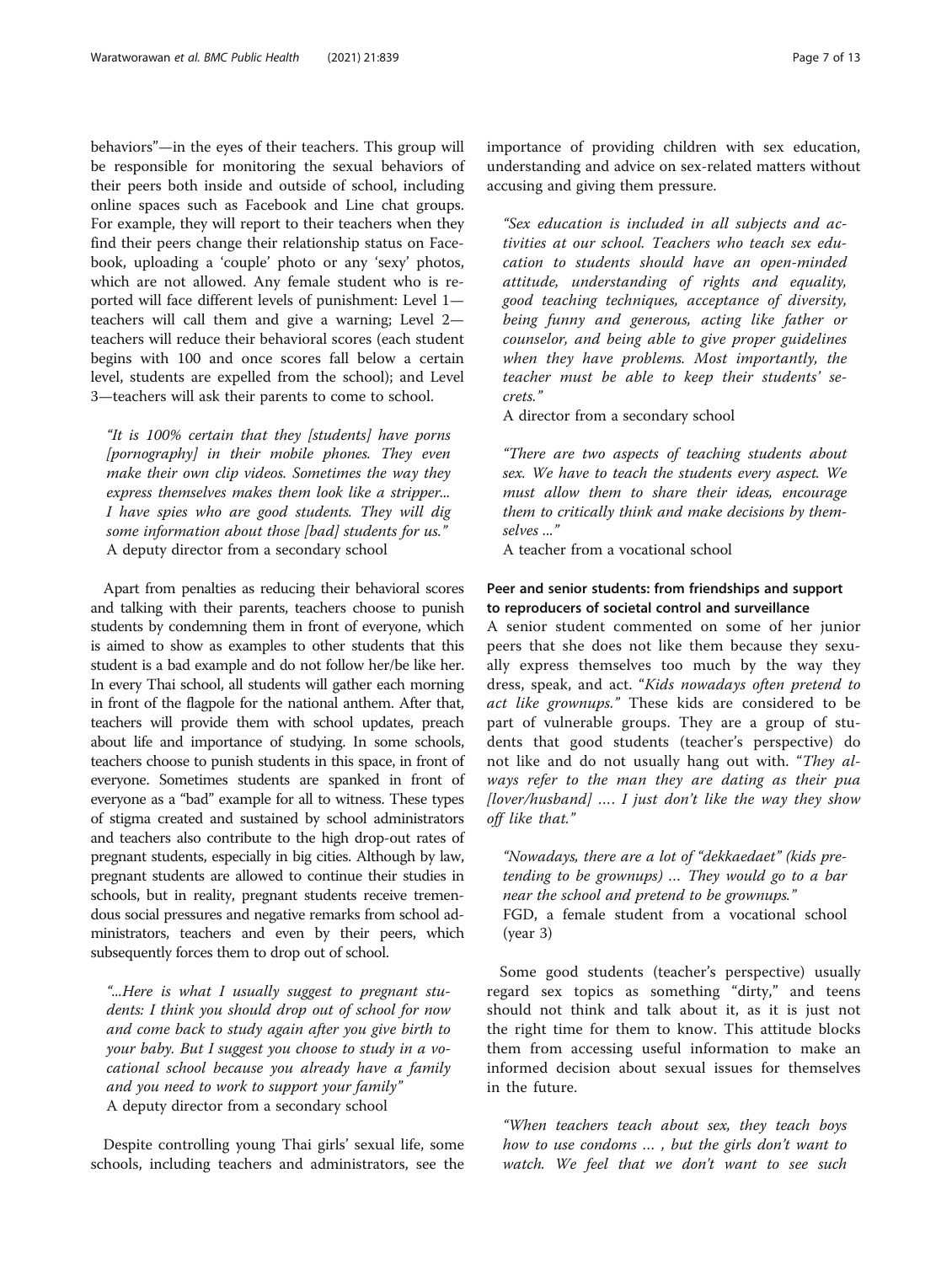training, so we turned our back to it and closed our eyes. We just don't want to pay attention to it. The teacher showed us many pictures. They are ugly and terrible pictures."

-- FGD, a female student from a secondary school (grade 8)

Moreover, teachers tend to think that knowledge about sexual relations is only for grownups, and students should know only when they can start earning a living by themselves or after they get married. Sexual relations should only occur once they are socially and economically prepared, or once they receive permission from their parents.

"My mother said that every woman can be a good woman but being a good woman for our family means being virtuous before having sex."

-- FGD, a female student from a secondary school (grade 9)

On the contrary, for the young girls who pretend to be grownups, as mentioned earlier, they have the opposite view. They think it is their right to have a boyfriend or to have sex. In this way, they are not *dekkaedaet* because they are not pretending and one may argue that they have already grown up.

"They call us "dekkaedaet", but I know what I am doing. I just didn't trouble anyone. I prevent myself from getting pregnant."

-- FGD, a female student from a secondary school (grade 10)

#### Forms of negotiation among young Thai women

Various institutions—from family, school, religion, community to groups of friends and senior students play important and unique roles in the surveillance of sexual behaviors of female students. As a result, it makes them feel "uncomfortable" and "repressed." They, however, respond by negotiating for their sexual independence.

#### Negotiation through conversations with parents

With pressures from being constantly monitored, female students choose to hide from their parents and teachers the fact that they are dating a man or having sex with him. When talking to their parents, they choose topics like school and friends, but never mention love or relationships. They will not show curiosity or ask their parents about topics related to sexual relations or sexuality. They would rather use the word "friend" to refer to everyone, including their boyfriends, so that parents do not ask more questions or feel worried.

"I just told my mother that I went with my friends. But I knew that she knew I went with someone special...she does not believe that I will have sex with him though...I didn't tell her that I have a boyfriend and that I am really prepared for sex." IDI girl student secondary school (grade 11)

They will also pretend to obey their parents' teachings about sex and sexuality and keep their sexual relationships on the down low. They will not argue when their parents teach them or remind them of the importance of chastity or remind them the meanings of "bad kids." Their parents will usually find an opportunity to teach and talk about sex topics while having dinner or watching TV together with them. They will pick up some bad examples on unplanned teen pregnancy and sexual relations from the news on TV, from soap operas/dramas, and/or from neighbors' stories and gossips to teach their children. The children will act as if they agree with the parents so that they will not worry. Some kids may even comment (in agreement) on these teachings and stories or may even find examples themselves. Acting this way can help set them free from their parents' control.

If their parents find out that they are dating someone, they may exsert more control over them. For example, parents may start specifying time for their kids to arrive home from school, stopping them from going out oneon-one with all male friends, personally accompanying their children to and from school to prevent them from going anywhere with a man, and forcing them to break up with their boyfriends. With these pressures, some female students choose to avoid facing any problems with their parents by keeping the truths secret from them. In this way, students neither violate their parents' teachings or conform to them.

#### Negotiation for sexual independence

Young Thai women continue to negotiate with societal expectations in attempt to fight for their womanhood. To be a good daughter, for example, one has to be obedient to their parents, teachers, and to the social norms of the larger Thai society. Students put forth strong efforts to finish their schooling, while preventing themselves from unplanned pregnancy while in school. These efforts also reflect their pursuit of sexual independence. They are also fully aware that they have to be responsible for their own bodies by protecting themselves from unplanned pregnancy with the help from various sources of information such as the internet or their friends.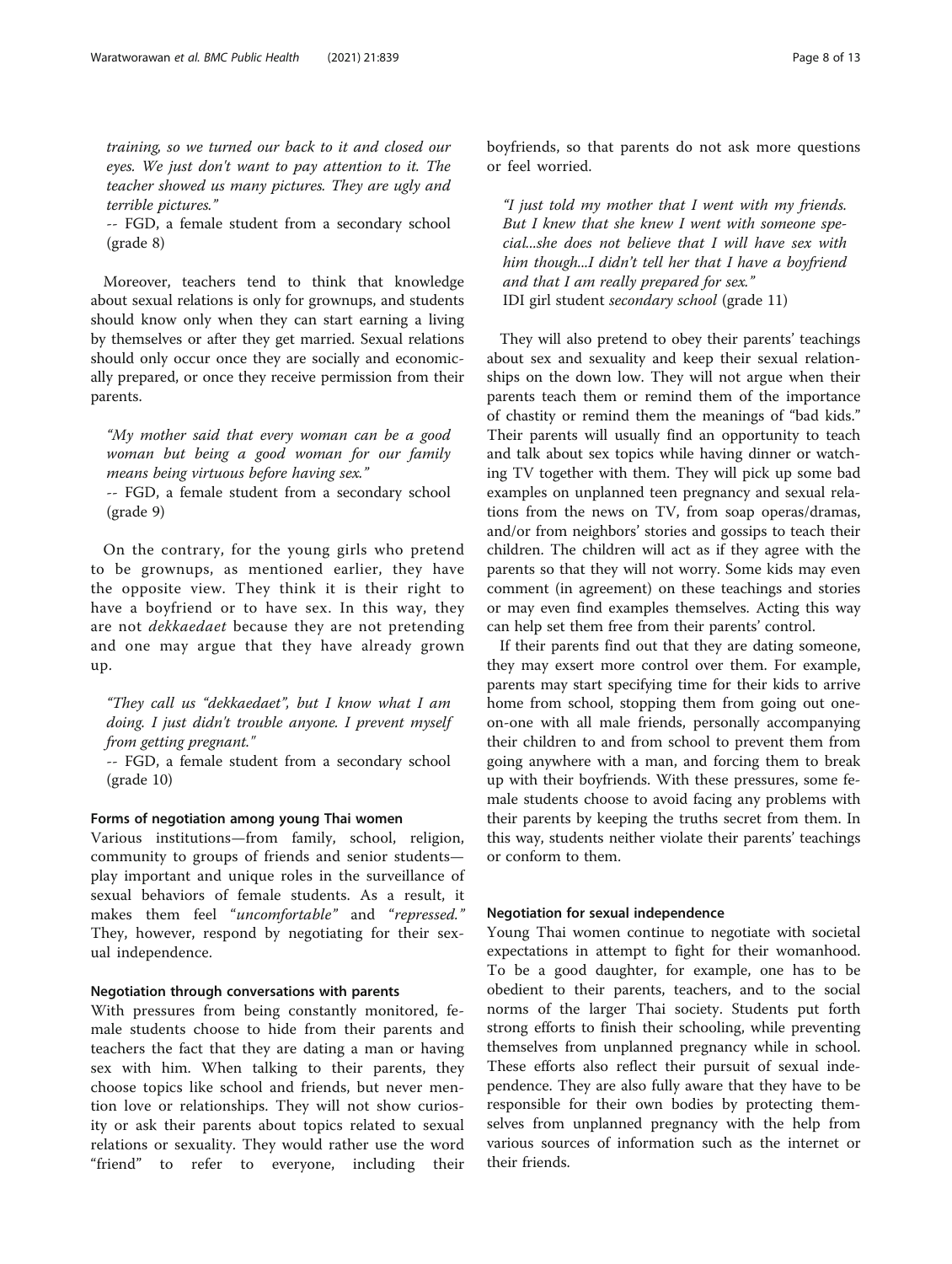"...I take an emergency contraceptive pill every time when we have sex. I am afraid of being pregnant...We have sex once a week. It is safer to take the pill. I take one pill before having sex and take another pill right after having sex."

IDI, a female student from a secondary school (grade 7)

With all the aforementioned reasons, pregnancy while in school has become female students' biggest concern. All the secrets they have kept away from their parents (e.g., dating and having a sexual relationship with a man) will be exposed, causing them to lose freedom in school life and putting their romantic relationship at risk. Their parents will be disappointed since they may have to drop out of school to do parenting at home, become stigmatized as a 'bad kid,' and be condemned by Thai society.

Therefore, female students would try every way, regardless of potential risk and harms that may come, to enable themselves to continue having a sexual relationship without getting pregnant. Most of them will either seek information from the internet or ask for advice from their close friends. Students usually seek information on pornography, contraception, pregnancy and abortion. Some of them choose to take emergency contraceptive pill every time they have sex; others choose to take birth control pills. However, some find it difficult to hide birth control pills from their parents. Some do not want to carry condoms in their bags because they fear of being caught and stigmatized as a 'bad' woman by other people, including their boyfriend. So they choose to ask their partner to bring and use a condom instead. If their partner refuses to use it, then they will have to take the emergency contraceptive pill to prevent themselves from getting pregnant.

However, according to the data, some female students have to take emergency contraceptive pills almost every time because their boyfriend always refuses to use condoms. Their boyfriend will usually claim that wearing a condom is not fun and makes them feel strange during sex. This makes the female students feel that it is their responsibility to prevent themselves from being pregnant in order to maintain their independent lifestyle. Furthermore, most female students choose to ask their boyfriends to buy emergency contraceptive pills for them after having sex.

#### Negotiation in online spaces

Female students' sexual expressions are not only controlled in offline spaces but also in online spaces. Teachers, "White Spy" students and parents will always monitor their behaviours through online channels. So, they choose to avoid being controlled in online space by creating the other Facebook account. They will mainly

use their original Facebook account for communicating with friends, teachers, parents, and others, including their teacher's "White Spy." Through this Facebook account, they will upload general content, and nothing related to sex and sexuality. The other Facebook account, however, is used for communicating with close friends and their boyfriend only. Through this account, they will upload their daily activities, openly update their relationship status (e.g., "In a relationship"), and even upload their couple photos. They use two Facebook accounts as an approach to escape the policing by their parents and teachers, and to avoid being punished according to school rules. If their teachers notice that they have a boyfriend or put "In a relationship" status or uploading couple photos, they will likely have their behavioral scores cut, being condemned, made as a bad example in front of every other student, or being asked to have parents come to school.

"I created two Facebook accounts. One account is for them (teachers, white spies, parents, and relatives) to stalk, and the other is only for communicating with my close friends and boyfriend."

FGD, a female student from a secondary school (grade 8)

In addition, most female students choose to seek information about sexuality e.g. birth control pills and pregnancy by themselves from the Internet. They choose to not seek detailed advice from their teachers or parents because they are afraid of being judged. Moreover, the information they receive from the Internet is often more detailed than that they receive from their teachers e.g. information on fertility awareness methods.

"My teacher taught me about fertility awareness methods. But when I asked her some questions, she gave me unclear answers. So, I searched for the information by myself from the Internet. Now I have a clear understanding of it".

FGD, a female student from a secondary school (grade 7)

#### **Discussions**

#### Multi-dimensional control and self-surveillance

Social structures in Thai society have together reinforced and exerted a kind of sexual control over young Thai women [[23\]](#page-11-0). For example, women are divided into two groups: good women and bad women [\[24](#page-11-0)]. They live their lives by strictly adhering to this binary concept and choose to walk on the path laid down by society. Different discourses enhanced by specific Thai cultural contexts have been subtly absorbed into their consciousness (e.g., discourse on gratitude). In Thai society, there is a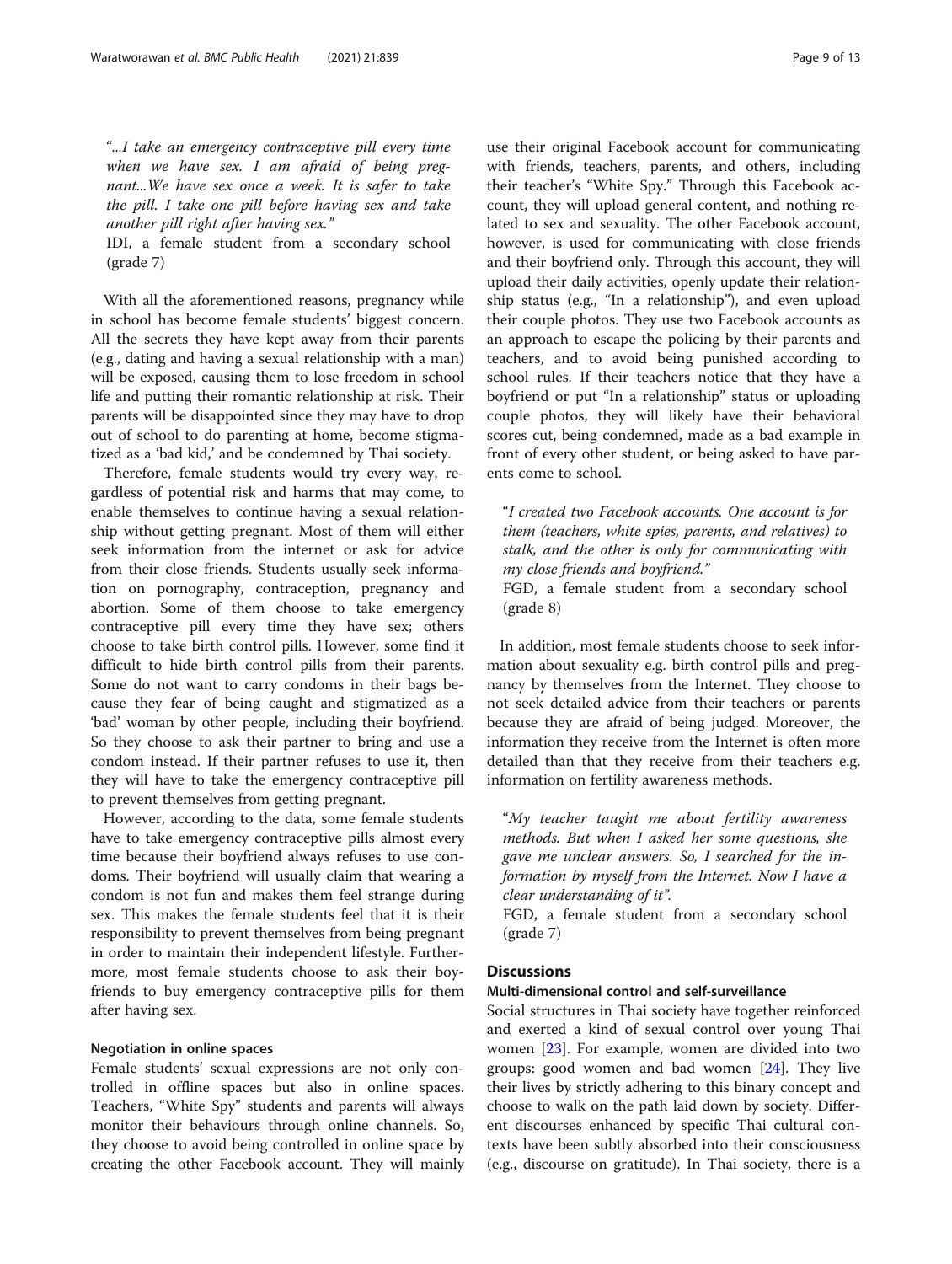belief that children are their parents' possessions. It is important for children to obey parents and repay them with kindness [[25](#page-11-0)]. This belief has led young women to lose power over their bodies since they always have to rely on their families in making any sexual decisions for them. In addition, young women also derive ideas of monogamy from religious teachings imported from the West [\[26](#page-12-0)], which has been repeatedly reproduced through popular media and textbooks [\[11\]](#page-11-0).

Young women have been controlled, trained, and taught to recognize the value of their virginity [[9\]](#page-11-0). Young Thai women thus believe virginity is critical [\[27](#page-12-0)]. The idea of only having sex after marriage has been cultivated since they were young. Aside from negative attitudes towards having sex while in school, young Thai women also have fantasies about romance and a good husband [\[28\]](#page-12-0). These dreams are shaped by the Thai male-dominated society [[29\]](#page-12-0). Thai women, for example, may feel guilty if they have sex before marriage, which violates social expectations and social scripts. Having first sexual relation with someone before marriage usually makes young Thai women feel guilty, confused and insecure. Their guilt may even become intensified when they learn that the man they had sex with is not a good man or someone they deserve [\[29](#page-12-0)].

Social structures at all levels have played a key role in exercising biopower over young Thai women [\[20](#page-11-0)], which forces them to be obedient and submissive to the dominant discourse. They are constantly controlled by society, even in their dreams. Men want to make sure that women follow their teachings, rules, and traditional practices determined or expected by society. If they fail to follow these rules, such as having sex before marriage, having sex with someone other than their husband, or having sex with more than one man, it will make them feel guilty and not a good woman. For example, if they become pregnant while in school, not only will they know they will be punished, stigmatized, and condemned by society; they will also feel that they deserve to be punished. Additionally, they will also stigmatize themselves as an undesirable person. They will feel guilty, ashamed, and find it difficult to live happily in their everyday lives [\[30](#page-12-0)]. These situations also make them stressful, and to cherish their virginity. This phenomenon then reproduces sexual control over and over to future generations.

The exercise of biopower is therefore so sophisticated that young women do not feel that they are being controlled [[9\]](#page-11-0). This kind of power is clearly exercised by authorities such as teachers, parents and the general moralistic values of society. On the other hand, biopower also triggers self-surveillance among young Thai women, who try to resist any sexual controls over them. Ironically, while in quest of their sexual independence, both in offline and online spaces, they still have to conceal some truths and continue conforming to the social expectations under the influence of the reproduced male-dominated discourse e.g. "do whatever to not get pregnant," "do whatever but complete your study on time," etc.

It is remarkable that students in Thailand face such control over their sexuality, as indicated by our findings. Thailand is widely known for its openness of gender and sexuality diversity and expression, whether it be through the openness of sex work and sex markets, the proliferation of gender and sexual identities, the frank discussion of sex and sexuality in social media, and even representations of homosexuality and transgender people [[15](#page-11-0), [17](#page-11-0), [31,](#page-12-0) [32](#page-12-0)]. Despite all of this, Thai schools and Thai parents are extremely conservative when it comes to sex education for young people.

#### Negotiating sexuality and sexual and reproductive health

The importance of comprehensive sexuality education in Thai contexts is still overlooked, especially topics on sexual rights, gender, power, and negotiation. Most female students, for example, still lack a general understanding about their sexual rights. Although they are taught about sex education in school, they do not necessarily have access to practical information about sexuality that they can actually apply to real life  $[11]$  $[11]$ . That is why they are forced to seek information about sex and sexuality by themselves from the Internet [[33](#page-12-0)].

The Internet has become safe spaces for young Thai women seeking knowledge and seeking a place to express their sexuality. What is interesting and different about Thai social context is that parents, teachers and society invade these online spaces in order to conduct monitoring and surveillance of young Thai women's behaviors. At the same time, these women also use online spaces to resist, negotiate and monitor others too. Online spaces, therefore, become a playground for operations of discourse as well as spaces for escaping, negotiating, and developing their gender identities that may or may not strictly conforms social expectations.

Their identities are therefore an embodiment of the contestation of sexual independence and of conformity to social expectations. Through a technology of self, which is part of their resistance, these young women redefine this identity as self-awareness [\[20](#page-11-0)]. With this new meaning of their newfound identities, they can grow, learn and become subjects in the sexuality contexts in Thai society. These young women, who are commonly referred to as *dekkaedaet*, are remarkably resilient and courageous. Future studies should examine the strategies and mechanisms related to resilience among *dekkaedaet*, who despite having to resist and negotiate with the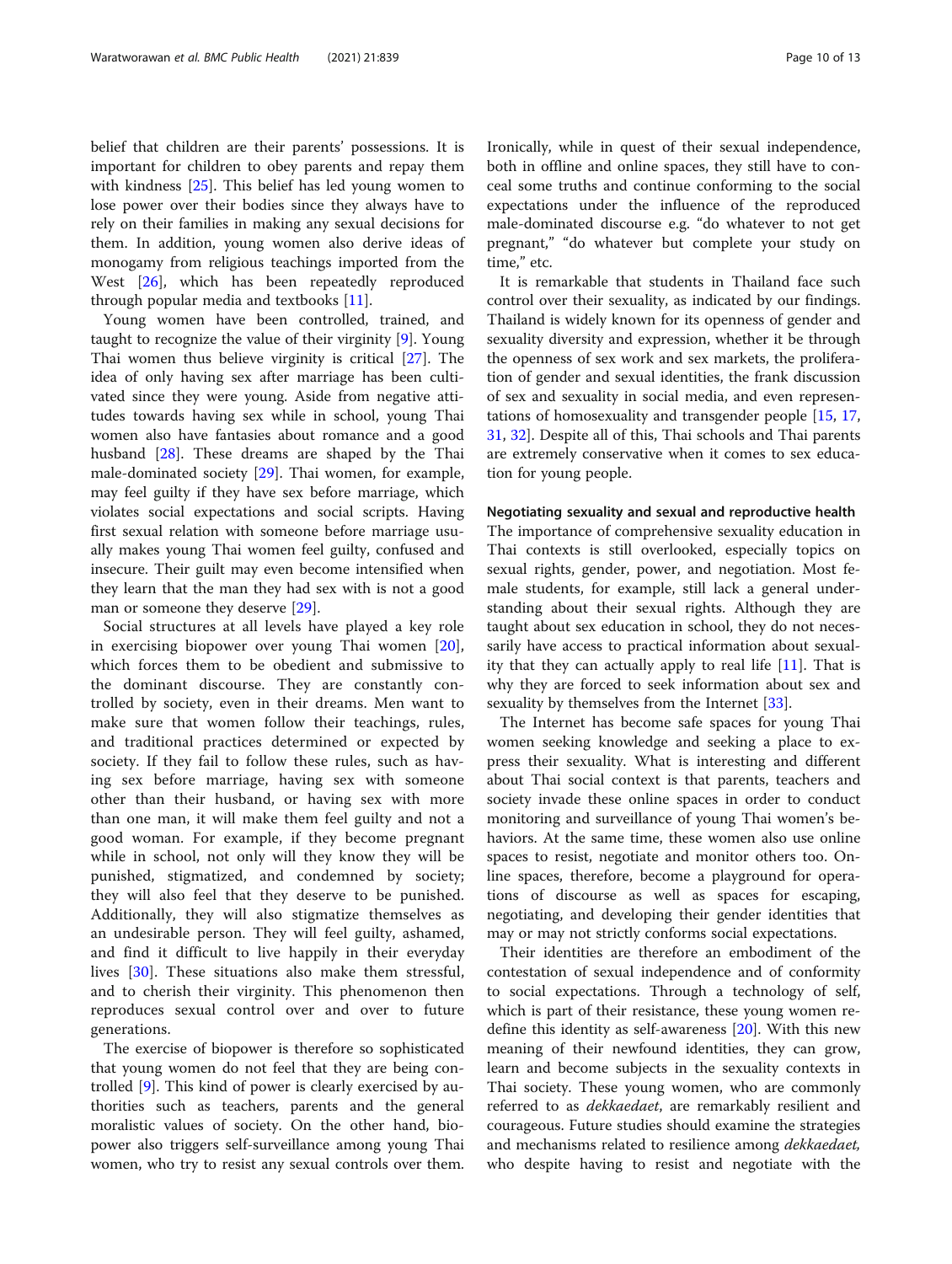dominant discourse, still turn out to be happy, healthy and sexual.

Based on several studies [\[12](#page-11-0), [15\]](#page-11-0) educating students about sex by means of threatening, scaring, and forbidding them simply do not work in terms of sexual health promotion, or reduction of unwanted teenage pregnancies. Sex education based on scare tactics has also been counterproductive [\[11](#page-11-0)]. Students are taught that sex is disgusting, is shameful, and should not be discussed while they are in schools. Their roles, as dictated and scripted by society, is to be good students and good daughters, not sexual beings. Sexual pleasure is therefore not meant for women, but for men and boys—sex thus becomes an activity for pleasing husbands and for reproduction [\[11\]](#page-11-0).

In fact, comprehensive sexuality education where honest discussions are encouraged can significantly reduce unplanned pregnancy rates among young women [\[34](#page-12-0)]. Yet, the Thai government still does not allow for comprehensive sexuality education to be included in Thai schools, as part of the sex education curriculum [\[31](#page-12-0)]. However, young Thai women still show their attempts to not accept this predominant dogma, and instead navigate and negotiate with society and its social structures and pressures. These individuals choose to maintain their sexual independence and perform as a "good girl" as expected by society (e.g., having two Facebook accounts), while fulfilling their sexual desires (e.g., having a boyfriend and being sexually active). They may try different ways to prevent themselves from being pregnant like taking contraceptives or by negotiating with their partners to use condoms, all while staying in school.

#### Conclusion

Given the prevailing gender norms, young women remain at risk of problems related to sexual and reproductive health (e.g., from frequently taking emergency contraception pills to contracting sexually transmitted infections, or having unplanned pregnancy and unsafe abortions [[35\]](#page-12-0)). It therefore suffices to conclude that these risks where young Thai women are exposed to are the result of closed-minded attitudes and beliefs embodied by the socio-cultural structures of Thailand. Young Thai women are taught to be fearful of embarrassing their parents, of being ungrateful daughters, and of being gossiped and ridiculed by society in general.

This paper reveals young Thai women's attempts to negotiate and express their sexual identity and sexuality through their own spaces, especially online spaces, which are new and safe for them. They also try to employ their womanhood and youthhood to fight with social operations that come along with social expectations and other rules in both offline and online spaces. Therefore, it is

necessary for Thai society or any organizations or institutions under it to provide opportunities for them, understand their body rights, recognize their needs for an expression of their identity as a human, and their sexual rights, which are basic human rights. They should also be provided with a safe zone where they can speak openly and freely, to seek advice, to exchange information, to learn, and to make their own decisions about sexuality and sexual health in their everyday lives.

#### Recommendations

It is important for the family, society, and schools to offer young Thai women with effective sexuality education, which is not limited to only preaching about chastity. Instead, providing students with comprehensive sexuality education should be a main focus, which includes giving them choices and education about sexual rights. It is also necessary to equip them with critical thinking skills to encourage them to analyze opinions, beliefs, myths, as well as any forms of reproduced cultures linked to gender bias, views on women as objects, and suppression of women's rights passed down through societal structures. Sexual topics should not be regarded as taboo. Building a safe zone with supportive environments for students to openly talk about sex, sexual rights, power, and sexual pleasure is urgently needed. Our findings clearly show that young women's sexuality was influenced by society at multiple levels. Social media has become an ever more important space to express their identities, which may provide a turning point for society to understand and ultimately compassionate to their struggles for the same sexual rights, and the right to express their gender and sexuality. We suggest that future studies should focus on the impact of social media on young women's sexuality.

#### Limitations

Since this is a qualitative study, our findings are not generalizable to all students in Thailand. Second, we did not assess the religion of study participants and so we cannot infer the relationships between religious aspects and sexuality/sexual beliefs. Third, we did not assess non-binary gender and sexual orientation. However, we have highlighted the importance of technology and online spaces as well as the resistance and negotiations of young Thai female students. Future studies on young female students should be conducted in online spaces and include gender and sexual minority students.

#### Abbreviations

CSE: Comprehensive Sexuality Education; USD: United States Dollars; FGD: Focus Group Discussion; IDI: In-depth Interview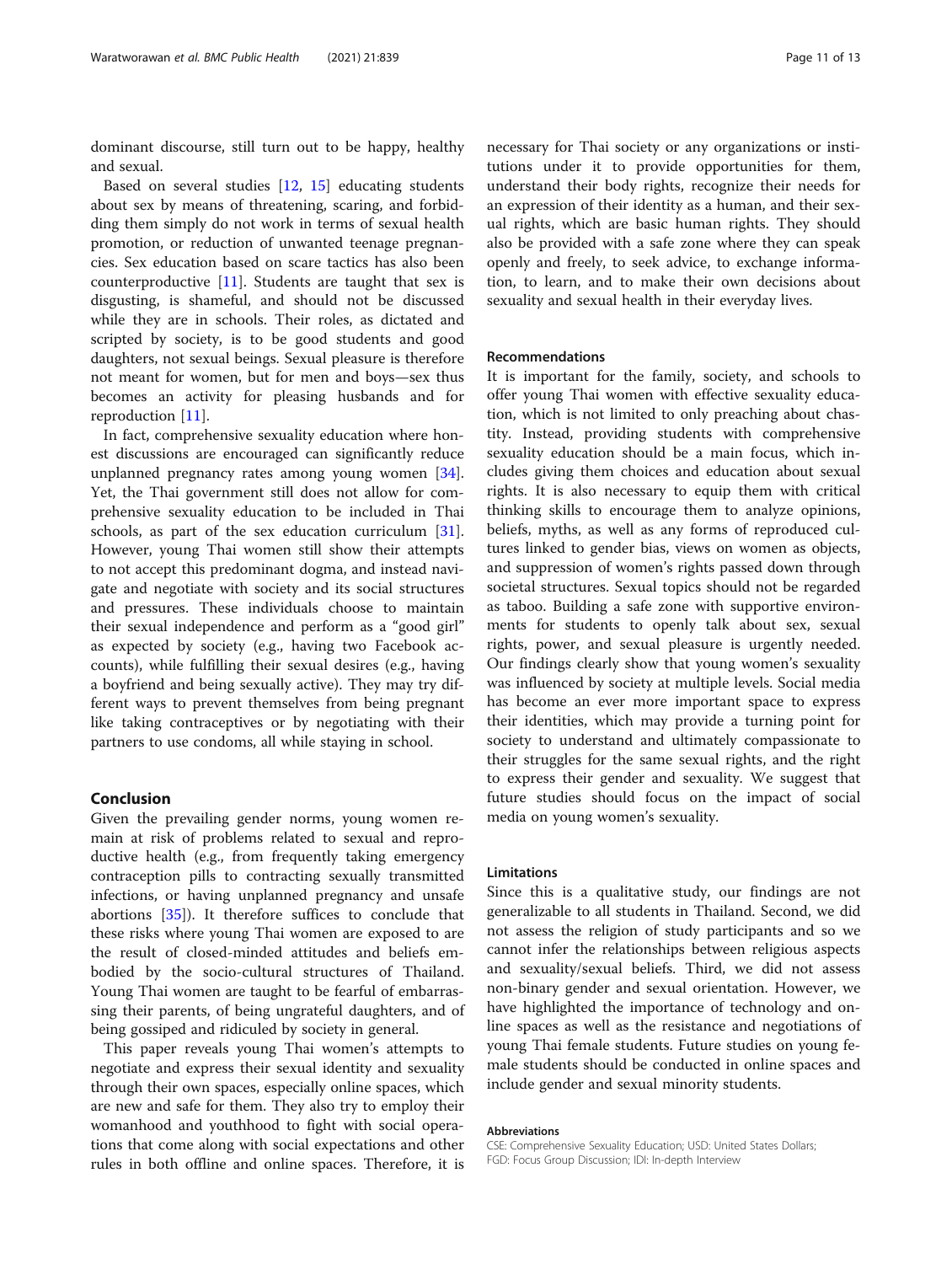#### <span id="page-11-0"></span>Acknowledgements

1. This article is based on data from the research project entitled "Review of School-based Comprehensive Sexuality Education Implementation in Thailand," funded by UNICEF.

2. This article's abstract was presented at XI International Association for the Study of Sexuality, Culture and Society Conference (IASSCS): "Breaking Boundaries Sexuality, Gender, Reproduction, Health and Rights" [13].

3. The statements in this publication are the views of the authors and do not necessarily reflect the policies or the views of UNICEF.

4. Instruments that were used in the data collection for this study are not under copyright, was created by the research team and stakeholder advisory board. The instruments are available online and can be downloaded from the UNICEF website: [https://www.unicef.org/thailand/sites/unicef.org.](https://www.unicef.org/thailand/sites/unicef.org.thailand/files/2018-08/comprehensive_sexuality_education%20EN.pdf) [thailand/files/2018-08/comprehensive\\_sexuality\\_education%20EN.pdf](https://www.unicef.org/thailand/sites/unicef.org.thailand/files/2018-08/comprehensive_sexuality_education%20EN.pdf)

#### Authors' contributions

PB & TG conceptualized the study and obtained research funding; WW performed the data analyses and wrote the first draft; WW, PB, NS, PP & TG provided critical reviews of all drafts and contributed to the interpretation of data. All authors read and approved the final article.

#### Funding

This research was funded by UNICEF Thailand (Contract No. 43183133).

#### Availability of data and materials

Data is available upon request from Mahidol University Institutional Review Board (Faculty of Social Sciences and Humanities, Mahidol University Phuttamonthon 4 Rd., Salaya, Phuttamonthon District, Nakhon Pathom 73170. Tel. + 662–441-9180; Fax. + 662–441-9181). In order to protect the privacy of participants, data cannot be deposited to a public repository. While the data has already been stripped of all identifiers (e.g., nicknames, school addresses), they may still be identifiable information since some participants gave significant details about their personal lives, their daily activities, and information about their families. And since sexuality is still a sensitive topic in Thailand, protecting the identities of study participants is very important. For this reason, Mahidol University Institutional Review Board can be contacted to retrieve data from this study.

#### **Declarations**

#### Ethics approval and consent to participate

Mahidol University Institutional Review Board (MUIRB) reviewed and approved this study (Certificate of approval No. 2015/333.2710). Participants 18 years and older provided written informed consents, and participants 13 to 17 years provided written informed assents. For participants who are younger than 18 years, additional written permission was obtained from either guardians or from homeroom teachers who acted as adult proxies. This additional process was informed by our previous study [19], reviewed and approved by the MUIRB.

#### Consent for publication

Not applicable.

#### Competing interests

The authors have nothing to disclose.

#### Author details

<sup>1</sup>Center of Excellence in Research on Gender, Sexuality and Health and Department of Society and Health, Faculty of Social Sciences and Humanities, Mahidol University, 999 Putthamonthon 4 Road Salaya, Nakhon Pathom, Thailand. <sup>2</sup>Center of Excellence in Research on Gender, Sexuality and Health, Faculty of Social Sciences and Humanities, Mahidol University, 999 Putthamonthon 4 Road Salaya, Nakhon Pathom, Thailand.

#### Received: 17 September 2020 Accepted: 7 April 2021 Published online: 01 May 2021

#### References

1. Sands RG, Nuccio K. Postmodern feminist theory and social work. Soc Work. 1992;37(6):489–94.

- 2. Lane AJ, Meyerling SL. To "Herland" and beyond: the life and works of Charlotte Perkins Gilman. Utop Stud. 1990;1(2):158–61.
- 3. Giroux HA. Postmodernism, feminism, and cultural politics: redrawing educational boundaries. SUNY Press; 1991. p. 324.
- 4. Afshar H. Women, state, and ideology: studies from Africa and Asia. SUNY Press; 1987. p. 262. [https://doi.org/10.1007/978-1-349-18650-1.](https://doi.org/10.1007/978-1-349-18650-1)
- 5. Nussbaum MC, Glover J. Women, culture, and development: a study of human capabilities. Clarendon Press; 1995. p. 498. [https://doi.org/10.1093/01](https://doi.org/10.1093/0198289642.001.0001) [98289642.001.0001](https://doi.org/10.1093/0198289642.001.0001).
- 6. Tangmunkongvorakul A, Kane R, Wellings K. Gender double standards in young people attending sexual health services in northern Thailand. Cult Health Sex. 2005;7(4):361–73. <https://doi.org/10.1080/13691050500100740>.
- 7. Gerstmann E. Same-sex marriage and the constitution. Cambridge University Press; 2017. [https://doi.org/10.1017/9781316795798.](https://doi.org/10.1017/9781316795798)
- 8. Ringrose J, Harvey L, Gill R, Livingstone S. Teen girls, sexual double standards and 'sexting': gendered value in digital image exchange. Fem Theory. 2013;14(3):305–23. <https://doi.org/10.1177/1464700113499853>.
- 9. Foucault M. Discipline and punish: the birth of the prison. Duke University Press; 2007.
- 10. Thaweesit S, Boonmongkon P. Reclaiming & Redefining Rights Thematic Studies Series 1: Sexuality & Rights in Asia. In: "Pushing the Boundaries: The Challenge of Sexuality Education in Thailand." Kuala Lumpur, Malaysia: The Asian-Pacific Resource and Research Centre for Women (ARROW); 2012.
- 11. UNICEF. Review of comprehensive sexuality education in Thailand [internet]. Thailand; 2016. Available from: [https://www.unicef.org/thailand/sites/unicef.](https://www.unicef.org/thailand/sites/unicef.org.thailand/files/2018-08/comprehensive_sexuality_education%20EN.pdf) [org.thailand/files/2018-08/comprehensive\\_sexuality\\_education%20EN.pdf](https://www.unicef.org/thailand/sites/unicef.org.thailand/files/2018-08/comprehensive_sexuality_education%20EN.pdf)
- 12. Boonmongkon P, Ojanen TT, Samakkeekarom R, Samoh N, Iamsilpa R, Baral S, et al. 'She met her (boy) friend online': negotiating gender identity and sexuality among young Thai women in online space. Cult Health Sex. 2013; 15(10):1162–74. [https://doi.org/10.1080/13691058.2013.809609.](https://doi.org/10.1080/13691058.2013.809609)
- 13. Kanchawee K. "Kids These Days Pretend to Be Grownups:" Sexual Control and Negotiation among Young Thai Women. Oral presentation presented at: XI International Association for the Study of Sexuality, Culture and Society Conference (IASSCS): "Breaking Boundaries Sexuality, Gender, Reproduction, Health and Rights". Bangkok; 2017. Available from: [http://](http://www.iasscs.org/2017conference/wp-content/uploads/2015/05/IASSCS_CONFERENCE_ABSTRACT_BOOK.pdf) [www.iasscs.org/2017conference/wp-content/uploads/2015/05/IASSCS\\_](http://www.iasscs.org/2017conference/wp-content/uploads/2015/05/IASSCS_CONFERENCE_ABSTRACT_BOOK.pdf) [CONFERENCE\\_ABSTRACT\\_BOOK.pdf](http://www.iasscs.org/2017conference/wp-content/uploads/2015/05/IASSCS_CONFERENCE_ABSTRACT_BOOK.pdf)
- 14. Royal Thai Government Gazette. Ministry of Education regulations on the student's hairstyle, 2020. Sect. 137 May 1, 2020 p. 6–7.
- 15. Boonmongkon P, Shrestha M, Samoh N, Kanchawee K, Peerawarunun P, Promnart P, et al. Comprehensive sexuality education in Thailand? A nationwide assessment of sexuality education implementation in Thai public secondary schools. Sex Health. 2019;16(3):263–73. <https://doi.org/10.1071/SH18121>.
- 16. Ojanen TT, Boonmongkon P, Samakkeekarom R, Samoh N, Cholratana M, Payakkakom A, et al. Investigating online harassment and offline violence among young people in Thailand: methodological approaches, lessons learned. Cult Health Sex. 2014;10:1–16.
- 17. Guadamuz TE, Cheung DH, Boonmongkon P, Ojanen TT, Damri T, Samoh N, et al. Illicit drug use and social victimization among Thai sexual and gender minority adolescents. Subst Use Misuse. 2019;18:1–9.
- 18. Yuen FC. "It was fun … I liked drawing my thoughts": using drawings as a part of the focus group process with children. J Leis Res. 2004;36(4):461–82. [https://doi.org/10.1080/00222216.2004.11950032.](https://doi.org/10.1080/00222216.2004.11950032)
- 19. Guadamuz TE, Goldsamt LA, Boonmongkon P. Consent challenges for participation of young men who have sex with men in HIV prevention research in Thailand. Ethics Behav. 2015;25(2):180–95. [https://doi.org/10.1](https://doi.org/10.1080/10508422.2014.949721) [080/10508422.2014.949721](https://doi.org/10.1080/10508422.2014.949721).
- 20. Foucault M, Gordon C. Power/knowledge: selected interviews and other writings, 1972-1977. 1st American ed. New York: Pantheon Books; 1980. p. 270.
- 21. Foucault M. Ethics: subjectivity and truth: essential works of Michel Foucault 1954–1984. Penguin UK; 2019.
- 22. Foucault M. The hermeneutics of the subject: Lectures at the Collège de France 1981--1982. Macmillan; 2005.
- 23. Bynum VE. Unruly women: the politics of social and sexual control in the old south. UNC Press Books; 1992.
- 24. Tasker Y. Working girls: gender and sexuality in popular cinema. Routledge; 2002. <https://doi.org/10.4324/9780203438152>.
- 25. Jory P. Thailand's Theory of Monarchy: The Vessantara Jataka and the Idea of the Perfect Man. Reprint edition. Place of publication not identified: State University of New York Press; 2017. p. 302.